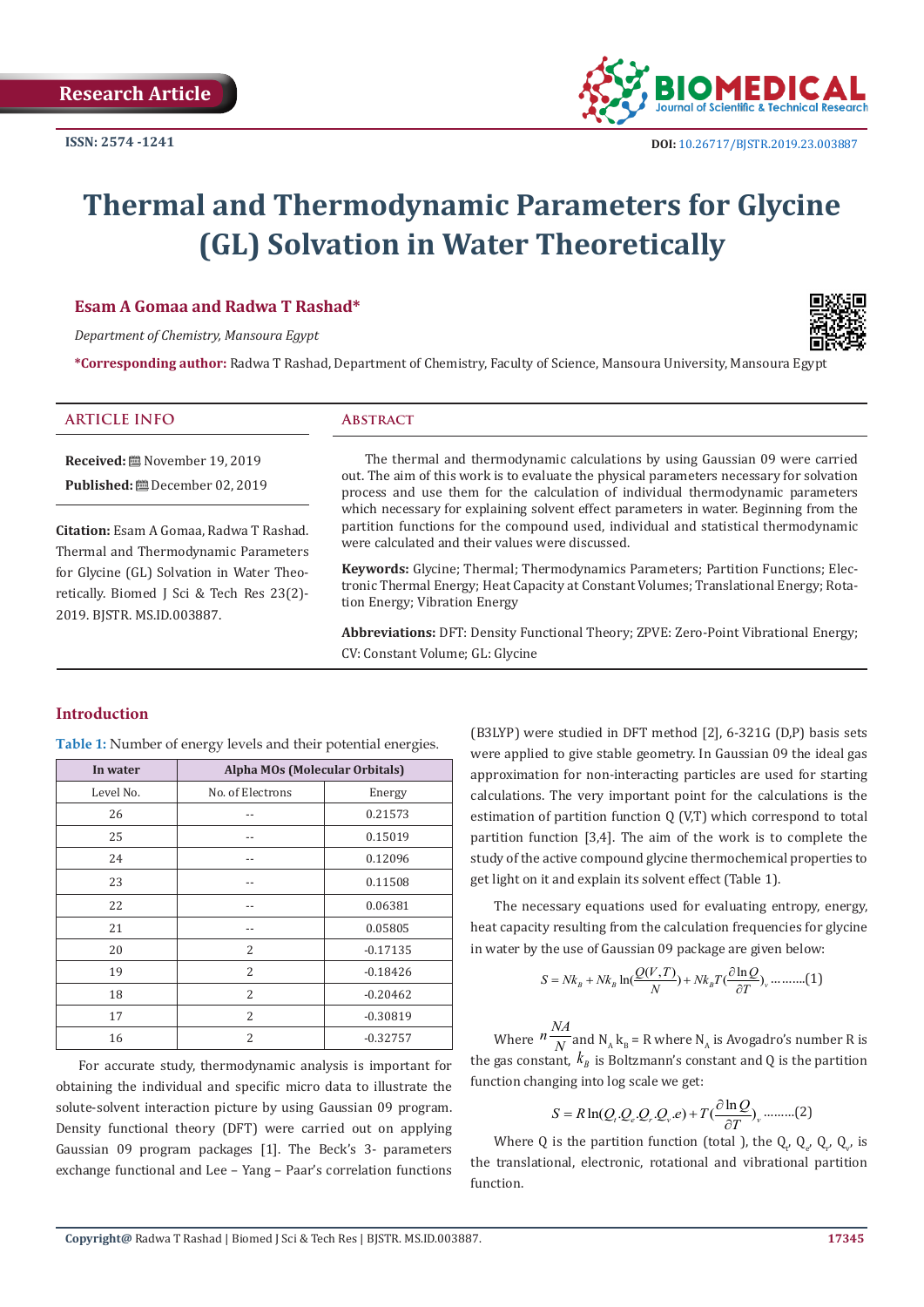The thermal energy can also be obtained from the partition function:

$$
E = Nk_B T^2 \left(\frac{\partial \ln Q}{\partial T}\right)_v \dots \dots \dots (3)
$$

The heat capacity can be evaluated by applying equation4:

$$
CV = \left(\frac{\partial T}{\partial E}\right)_{N,v} \dots \dots \dots (4)
$$

Equations above mentioned will be used for estimation of the available thermodynamic for inorganic and organic compounds from the given and evaluated partition functions [5-10]. The theoretical calculations were done from the contributions for the translation, rotational motion and electronic contributions. The data which obtained from frequency analysis by the need of partition function. For vibrational motion, we Choose the first vibrational energy K, level to be zero level, the corresponding partition function is expressed as [11].

$$
Q_{r.k} = \frac{1}{1 - e^{-h v_k / k_B T}} \dots \dots \dots (5)
$$

Where  $k_B$  is Baltzmann constant (  $k_B$ = 1.38066 x10<sup>-23</sup> J/k), h is planck's constant (h=6.626 x10<sup>-23</sup> J.S) h<sub>vk</sub> / k<sub>BT</sub> =  $\theta_{\text{v}k}$  Is defined as vibrational frequency of mode k. The zero energy is defined as fully dissociated limit (free electrons and bore nuclei). At zero absolute temperature, there are very small motions of molecules, which is the zero-point vibrational energy (ZPVE or ZPE).

The zero-point vibrational energy ZPVE must be added to obtain all 3N-6 vibrational modes, the total ZPVE [11] is

$$
ZPVE = \frac{1}{2} \sum_{k=1}^{3N-6} \frac{hvk}{k_B T} = \frac{1}{2} \sum_{k=1}^{3N-6} \theta_{v,E}
$$
 .........(6)

The ZPVE was calculated for glycine in water.

#### **HOMO and LUMO Orbitals**

The HOMO and LUMO orbitals are evaluated theoretically and drawn in Figure 1 indicating the last fill orbital shape and minimum empty orbital. These orbitals obtained from alpha orbitals evaluated from Gaussian 09 package. Also, different HOMO orbitals were represented in Figure 1 which are HOMO-1, HOMO-2, HOMO-3. HOMO as explained before in the last filled orbitals. Different loops was appeared in last HOMO orbital which is jointed in lower filled HOMO orbital. The LUMO orbital is bigger one in comparsion to the orbitals above it, like LUMO+1, LUMO+2, LUMO+3 and LUMO+4 (Figure 1). The energy gap which is the difference between last HOMO and first LUMO orbitals is 0.2294ev. This value indicate that glycine in water can conduct electricity in good case. The energy gap between last HOMO and other LUMO orbitals increase as represented in Table indicating less conduction for large transfer of electrons.

Different contribution for Glycine in Water:

The different types of motions were studied theoretically for glycine in water and summarized as given next.

#### **Contributions from Translation**

The translational partition function was used for evaluating the translational entropy (which donate e factor which comes from Stirling's approximation:

$$
St = R(\ln(Q_i e)) + T(\frac{3}{2T}) = R(\ln Q_i + 1 + \frac{3}{2}) \dots \dots \dots (7)
$$

The contribution to internal energy is:

$$
E_t = N_A k_B T^2 \left(\frac{\partial \ln Q}{\partial T}\right)_v = RT^2 \left(\frac{3}{2}\right) \dots \dots \dots \dots (8)
$$

Finally, the heat capacity at constant volume is

$$
C_t = \left(\frac{\partial E_t}{\partial T}\right) \dots \dots \dots \dots (9)
$$

#### **Contributions from Electronic Motion**

This last contribution can be calculated from the electronic partition function

$$
Q_e = W_0 e^{-\varepsilon_0/k_B T} + W_1 e^{-\varepsilon_1/k_B T} + W_2 e^{-\varepsilon_2/k_B T} \dots \dots \dots \dots (10)
$$

Where w is the degeneracy of energy level,  $E_0$   $E_1$   $E_2$ 

 $E_n$  is the energy in n-level.

The entropy due to electronic kinetic motion is:

$$
S_e = R(\ln Q_e + T(\frac{\partial \ln Q_e}{\partial T})_v \dots \dots \dots (11)
$$

$$
S_e = R(\ln Q_e + 0) \dots \dots \dots (12)
$$

Since we have no temperature dependent terms in partition functions, the electronic heat capacity and electronic motion energy and internal energy are both zero

#### **Contribution from Rotational Motion**

The rotational partition function is:

<sup>1</sup> ( ) *<sup>r</sup> r r <sup>t</sup> <sup>Q</sup>* <sup>δ</sup> <sup>θ</sup> <sup>=</sup> …………(13)

Where  $\theta_r = h^2 / 8\pi^2 I k_B$  I is the moment of inertia  $\delta_r$  is the rotational diameter

The entropy of rotation is given by:

$$
S_r = R(\ln Q_r + T(\frac{\partial \ln Q}{\partial T})_v \dots (14)
$$

The contribution for rotation internal energy is:

$$
E_r = RT^2 \left(\frac{\partial \ln Q_r}{\partial T}\right)_v \dots \dots (15)
$$

And contribution to heat capacity is:

$$
C_{v} = \left(\frac{\partial \ln E_{r}}{\partial T}\right)_{v} \dots \dots (16)
$$

For nonlinear molecule as glycine, the rotation energy and heat capacity at constant volume is given by:

$$
E_r = RT^2(\frac{3}{2T}) \dots (17)
$$

$$
C_v = \frac{3}{2}R \dots (18)
$$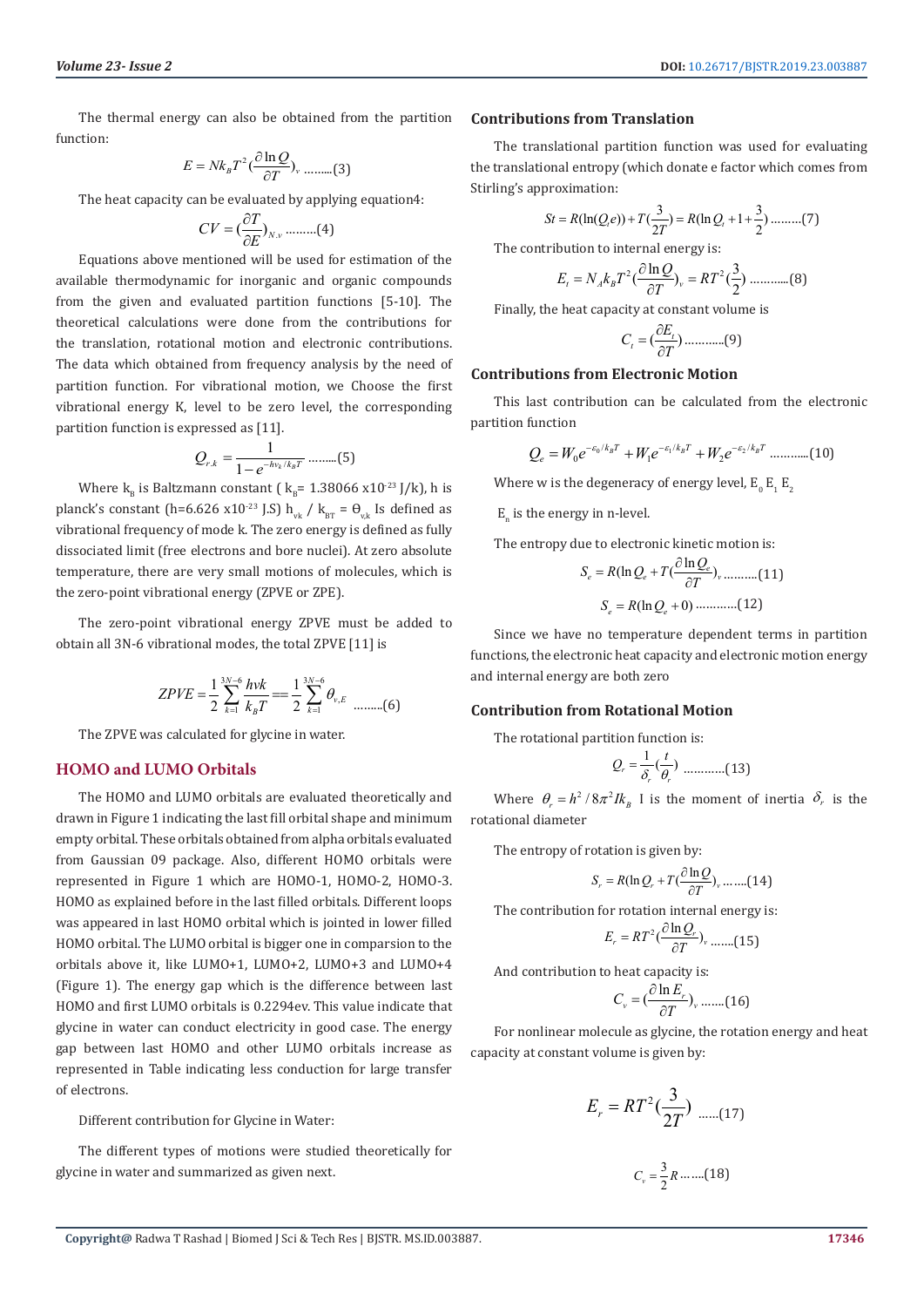### **Contributions from Vibrational Motion**

This last contribution follow equation (19)

$$
Q_{v,k}=\frac{e^{-\theta_{v,k}/2T}}{1-e^{-\theta_{v,k}/T}}\cdot\ldots\cdot(19)
$$

The total entropy, energy and  $C_{\rm v}$  from vibrational partition function are:

$$
S_r = R(\ln(Q_v) + T(\frac{\partial \ln Q}{\partial T}) \dots (20)
$$
  

$$
E_v = R \sum \theta_{v,k} (\frac{1}{2} + \frac{1}{e^{\theta_{v,k}/T} - 1} \dots (21))
$$

And 
$$
C_v = \sum_k e^{\theta_{r,k}/T} \left(\frac{\theta_{v,k}/T}{e^{-\theta_{v,k}/T}-1}\right)
$$
........(22)



**Figure 1:** IR spectrum of glycine in water

Output from Frequency Calculations. The first part of the obtained frequency data for glycine in water using theoretical evaluation by Gaussian 09 is the degree of freedom which is 15 for glycine in water. The rotation constant in GHZ are 10.588, 4.2511 and 3.149. The calculation based on standard basis 3-21G. The second result is the dipole moment and multiple moments for glycine in water. The individual different moment direction are given in Appendix table with high total dipole moment of 14.013 in water explaining it high activity in aqueous media. Glycine also has big quadrupole moment, traceless quadrupole moment, octupole moment and hexadecapolar moments as given in colligative table for Glycine properties. All different types of moments are calculated in Debye and using field-independent basis as done theoretically by the Gaussian package program Figure 1. The third output result is the infrared bands for Glycine in water which given in Figure…. This Figure contains at least 16 peak ranging from very weak to very sharp. The theoretical program gave 24 bands with three imaginary negative values for the different frequencies of stretching and bending in Glycine compound Figure 2. NMR calculated spectra gave the necessary peaks. The next part gives some characteristics

of Glycine based on the moment of inertia including its energies values of 170.45, 424.52, and 573.02 atomic units as explained in colligative Figure 2.



The zero-point energy is calculated using non-imaginary frequencies. Glycine molecule is an asymmetric top, rotational symmetry number is 1, rotational temperatures are 0.5081, 0.204 and 0.151 in kelvin, rotational constants are 76.55, 20.429in GHZ. The zero-point vibrational energy is 226.21 kJ/mol since all the thermochemistry and thermodynamic data depend on Glycine structure Table 2. All thermal and thermodynamic parameters evaluated include the zero-point energy, because the first line gives the correction to different types of energies. The next part in the colligative table listing different individual contributions to internal thermal energy  $(E_{\text{thomen}})$ , heat capacity at constant volume (CV) and entropy (S). For every low different frequency mode, there will lines label (vibration 1), (vibration 2) give contribution of the values estimated with source of error. Finally, table gives the different partition function. The line Bot for vibrational partition function with zero energy, V=0 computed with zero being first vibrational level, V=1, computed with first level being first vibrational level and so on. All thermodynamic and thermal properties calculated for glycine in water prove its high activity as very reactive agent. It is clear from Table…. for the NBO (Natural bonding orbitals) net charge zero and individual charges in each atom in the molecule (Table 3 and Figure 3).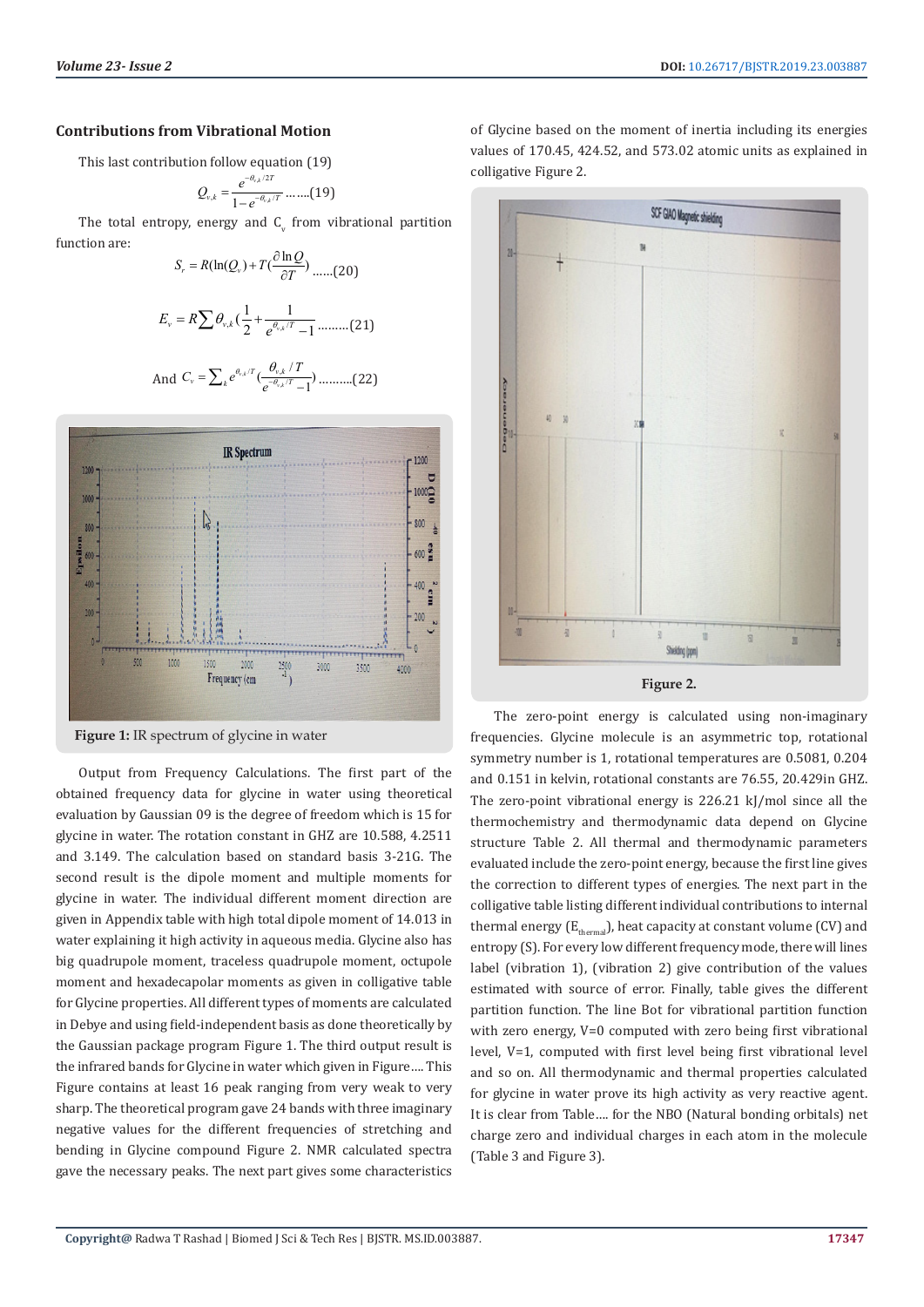# **Table 2:** Natural Atomic Orbital and Natural Bond Orbital Analysis.

| <b>Summary of Natural Population Analysis</b> |            |         |                |                |              |  |  |
|-----------------------------------------------|------------|---------|----------------|----------------|--------------|--|--|
| Atom No                                       | Charge     | Core    | <b>Valence</b> | <b>Rydberg</b> | <b>Total</b> |  |  |
| C <sub>1</sub>                                | $-0.39324$ | 1.99800 | 4.37586        | 0.01939        | 6.39324      |  |  |
| C <sub>2</sub>                                | 0.56637    | 1.99844 | 3.37589        | 0.05930        | 5.43363      |  |  |
| 0 <sub>3</sub>                                | $-0.70205$ | 1.99974 | 6.69978        | 0.00253        | 8.70205      |  |  |
| 0 4                                           | $-0.70123$ | 1.99974 | 6.69911        | 0.00237        | 8.70123      |  |  |
| N <sub>5</sub>                                | $-0.74728$ | 1.99917 | 5.74270        | 0.00542        | 7.74728      |  |  |
| H 6                                           | 0.28218    | 0.00000 | 0.71435        | 0.00347        | 0.71782      |  |  |
| H 7                                           | 0.28218    | 0.00000 | 0.71435        | 0.00347        | 0.71782      |  |  |
| H 8                                           | 0.48020    | 0.00000 | 0.51845        | 0.00134        | 0.51980      |  |  |
| H 9                                           | 0.46643    | 0.00000 | 0.52733        | 0.00624        | 0.53357      |  |  |
| H 10                                          | 0.46643    | 0.00000 | 0.52733        | 0.00624        | 0.53357      |  |  |

Note: Total \*0.00000 9.99510 29.89514 0.10976 40.00000\*

RESON / : Allow strongly delocalized NBO set/

**Table 3:** For the NBO (Natural bonding orbitals).

| <b>Natural Population</b> |            |         |                |                |              |  |  |
|---------------------------|------------|---------|----------------|----------------|--------------|--|--|
| <b>Natural Population</b> | Charge     | Core    | <b>Valence</b> | <b>Rydberg</b> | <b>Total</b> |  |  |
| C <sub>1</sub>            | $-0.39324$ | 1.99800 | 4.37586        | 0.01939        | 6.39324      |  |  |
| C <sub>2</sub>            | 0.56637    | 1.99844 | 3.37589        | 0.05930        | 5.43363      |  |  |
| 0 3                       | $-0.70205$ | 1.99974 | 1.99974        | 0.00253        | 8.70205      |  |  |
| 0 4                       | $-0.70123$ | 1.99974 | 6.69911        | 6.69911        | 8.70123      |  |  |
| N 5                       | $-0.74728$ | 1.99917 | 5.74270        | 0.00542        | 7.74728      |  |  |
| H 6                       | 0.28218    | 0.00000 | 0.71435        | 0.00347        | 0.71782      |  |  |
| H 7                       | 0.28218    | 0.00000 | 0.71435        | 0.00347        | 0.71782      |  |  |
| H 8                       | 0.48020    | 0.00000 | 0.51845        | 0.00134        | 0.51980      |  |  |
| H 9                       | 0.46643    | 0.00000 | 0.52733        | 0.00624        | 0.53357      |  |  |
| H 10                      | 0.46643    | 0.00000 | 0.52733        | 0.00624        | 0.53357      |  |  |
| Total                     | 0.00000    | 9.99510 | 29.89514       | 0.10976        | 40.00000     |  |  |

Reason / : Allow strongly delocalized NBO set/





**Figure 3.**